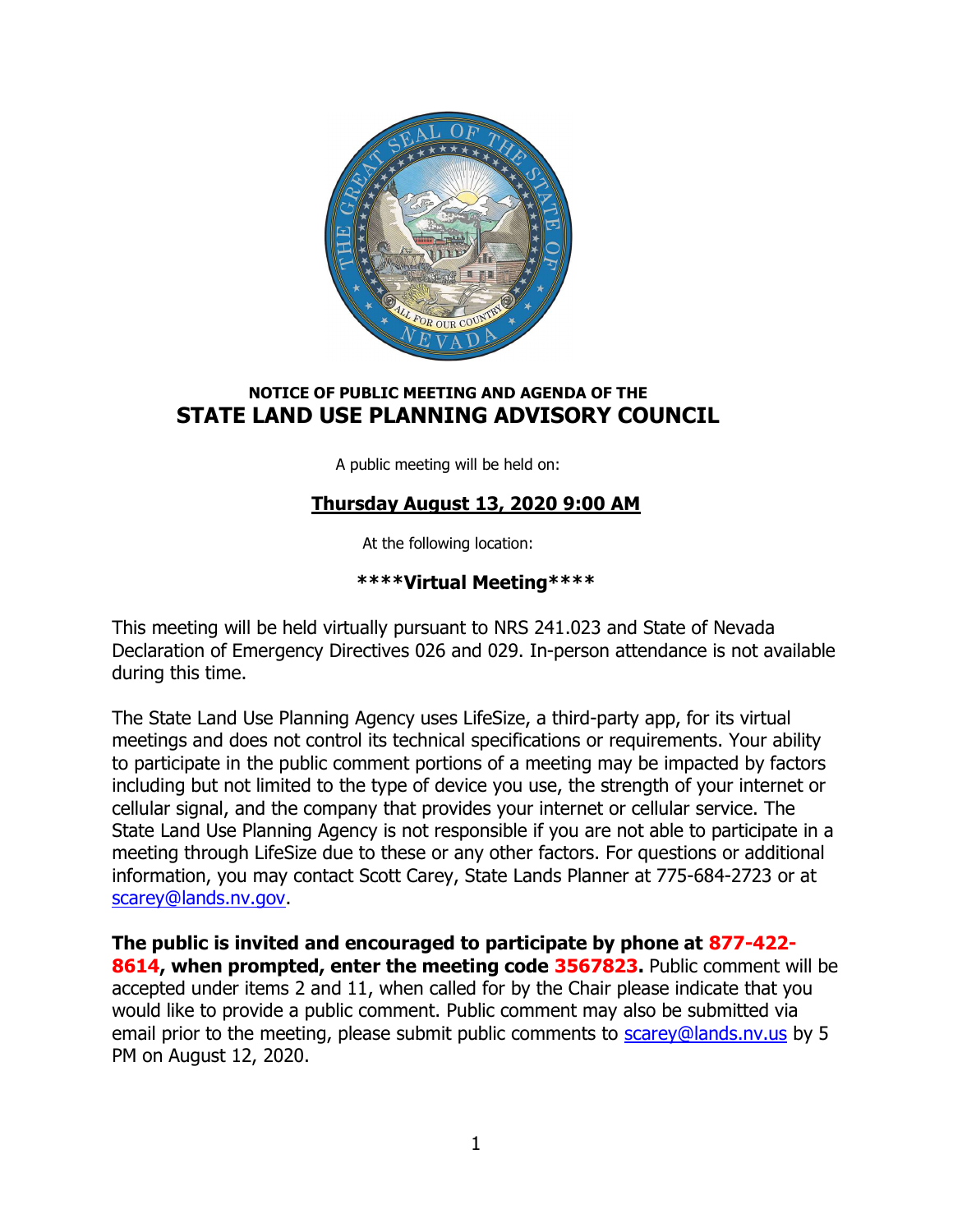#### Please note that times listed are estimates

### 9:00 am 1) CALL TO ORDER Roll Call of the Council and Introductions of staff & guests.

### 9:05 am 2) PUBLIC COMMENT

This is an opportunity for the public to provide public comment on any item included on the agenda or any other land use planning and any other related topic not included on the agenda. (Pursuant to NRS 241.020, no action may be taken upon a matter raised under this item until the matter has been specifically included on an agenda).

### 9:10 am 3) REVIEW OF THE AGENDA (For possible action)

(Agenda is reviewed for unforeseen circumstances such as the inability of a scheduled speaker to attend, to move an item to a different time during the meeting to accommodate a speaker, etc.)

### 9:15 am 4) APPROVAL OF MINUTES (For possible action)

Approval of Minutes from the May 28, 2020 SLUPAC meeting

#### 9:20 am 5) PRESENTATION ON STATE RAIL PLAN UPDATE (For Possible Action) The Nevada Department of Transportation (NDOT) is in the process of updating the State Rail Plan, representatives from NDOT and Strategic Rail Finance will provide the Council with an overview of the Plan and the Council may provide input or other responses to NDOT. Members - State Land Use Planning Advisory **Council**

## 10:00 am 6) PRESENTATION ON GOVERNOR SISOLAK CLIMATE CHANGE **EXECUTIVE ORDER (For Possible Action)**

In November, Governor Sisolak signed Executive Order Executive Order 2019- 22. The Executive Order directs State of Nevada agencies to identify and evaluate policies and regulatory strategies to achieve the long-term goals of greenhouse gas emissions reductions, as required by Senate Bill 254 and in accordance with Nevada's commitments as a member of the US Climate Alliance. Dr. Kristen Averyt, State Climate Policy Coordinator will provide the Council with an overview of the executive order and discuss efforts underway to address climate change and reduce greenhouse emissions in Nevada. The Council may consider input or other response regarding the Executive Order and SLUPAC's role. Members - State Land Use Planning Advisory Council

## 10:30 am 7) DISCUSSION AND RECOMENDATION ON POTENTIAL SLUPAC LEGISLATIVE CHANGES (For Possible Action)

At its last meeting, the Council reviewed and discussed potential changes to NRS 321 including Council powers and duties. The Council will review and provide direction to the Administrator of State Lands on a conceptual bill draft request to update its statute. Members - State Land Use Planning Advisory Council

## 11:00 am 8) COUNTY PLANNING UPDATES (For Discussion Only)